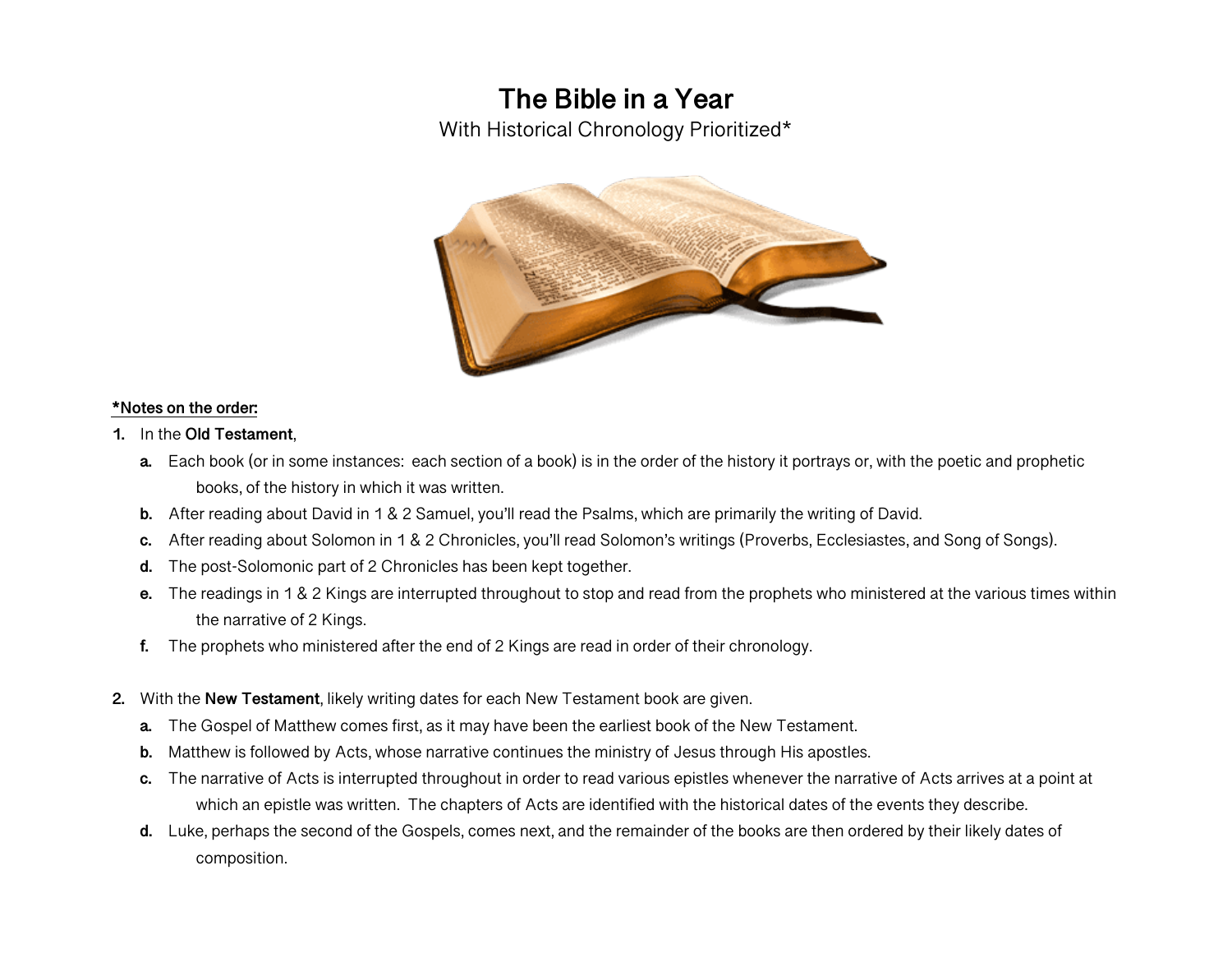### **Layout of the Readings**

The readings divide the whole of the Bible into 365 readings of closely equal length. The readings are not dated, but are numbered, from 1-365.

#### **Reason for the Layout**

Since the readings are numbered, not dated, you can start your reading at any time of the year, not just January 1. Additionally, the sheets don't have dated readings for this purpose: so that there are no guilt feelings (or any weight) of "getting behind" nor of having to have a double-reading day to "catch up" when you miss a day. If you miss a day, it's probably best just to pick up where you left off, with the next reading only. Otherwise, you may come to hate these sheets and to be discouraged, which is the opposite purpose for which these sheets were created!

## **Read the whole Bible in a year, or in two.**

If you'd like to read through the whole Bible in a year, read one numbered reading each day.

Want to get through the whole Bible in **two** years? There's another guide for that. You can get that or simply take two days for each reading on this guide. Simple. On the first day of the split reading, mark the date to the left. On the second day, write the date to the right.

Like this:

3/2 Exodus 22-24 3/3

Either way, when you complete a reading, write the date on the sheet next to the reading. That'll give you a good sense of your progress as time rolls on. And, whether you're working through the Bible in one or two years, either way you'll be blessed, as you have a good bit of Scripture wash over you each day.

Lastly, if you have to split a reading across two days, do it! It's OK!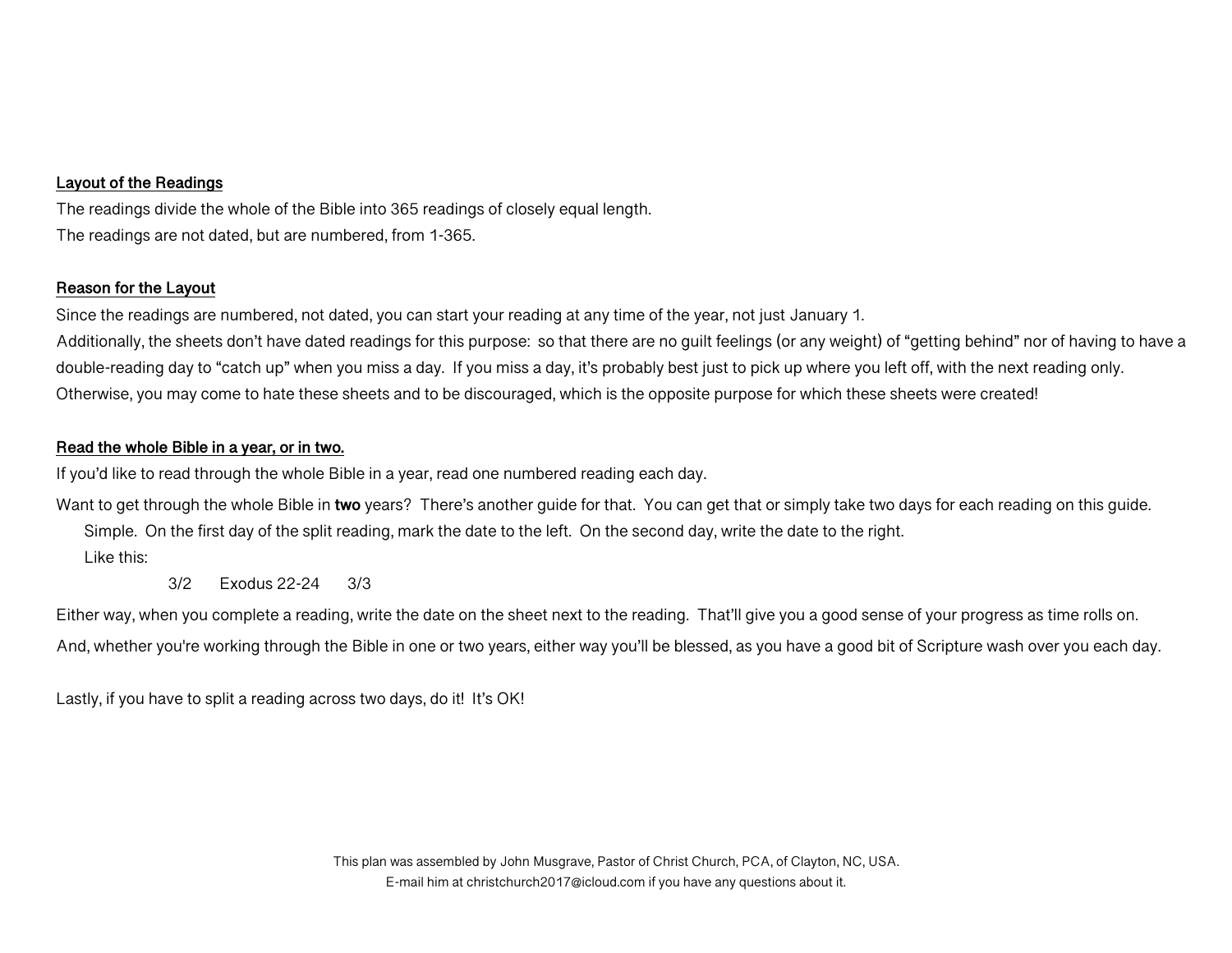| 1.  | Genesis 1-3        |  |
|-----|--------------------|--|
| 2.  | Genesis 4-7        |  |
| 3.  | Genesis 8-11       |  |
| 4.  | Genesis 12-16      |  |
| 5.  | Genesis 17-20      |  |
| 6.  | Genesis 21-23      |  |
| 7.  | Genesis 24-25      |  |
| 8.  | Genesis 26-28      |  |
| 9.  | Genesis 29-30      |  |
| 10. | Genesis 31-33      |  |
| 11. | Genesis 34-36      |  |
| 12. | Genesis 37-40      |  |
| 13. | Genesis 41-42      |  |
| 14. | Genesis 43-45      |  |
| 15. | Genesis 46-48      |  |
| 16. | Genesis 49-50      |  |
| 17. | Job 1-4            |  |
| 18. | Job 5-8            |  |
| 19. | Job 9-12           |  |
| 20. | Job 13-15          |  |
| 21. | Job 16-20          |  |
| 22. | Job 21-24          |  |
| 23. | Job 25-30          |  |
| 24. | Job 31-33          |  |
| 25. | Job 34-37          |  |
| 26. | Job 38-41          |  |
| 27. | Job 42, Exodus 1-3 |  |
| 28. | Exodus 4-6         |  |
| 29. | Exodus 7-9         |  |
| 30. | Exodus 10-12       |  |
| 31. | Exodus 13-15       |  |
| 32. | Exodus 16-18       |  |
| 33. | Exodus 19-21       |  |
| 34. | Exodus 22-24       |  |
| 35. | Exodus 25-27       |  |
| 36. | Exodus 28-29       |  |
| 37. | Exodus 30-32       |  |
| 38. | Exodus 33-35       |  |
| 39. | Exodus 36-38       |  |
| 40. | Exodus 39-40       |  |
| 41. | Leviticus 1-4      |  |
| 42. | Leviticus 5-7      |  |
| 43. | Leviticus 8-10     |  |
| 44. | Leviticus 11-13    |  |
| 45. | Leviticus 14-15    |  |
| 46. | Leviticus 16-18    |  |
| 47. | Leviticus 19-21    |  |
| 48. | Leviticus 22-23    |  |
| 49. | Leviticus 24-25    |  |
| 50. | Leviticus 26-27    |  |
| 51. | Numbers 1-2        |  |

| 52.        | Numbers 3-4                      |
|------------|----------------------------------|
| 53.        | Numbers 5-6                      |
| 54.        | Numbers 7                        |
| 55.        | Numbers 8-10                     |
| 56.        | Numbers 11-13                    |
| 57.        | Numbers 14-15                    |
| 58.        | Numbers 16-17                    |
| 59.        | Numbers 18-20                    |
| 60.        | Numbers 21-22                    |
| 61.        | Numbers 23-25                    |
| 62.        | Numbers 26-27                    |
| 63.        | Numbers 28-30                    |
| 64.        | Numbers 31-32                    |
| 65.        | Numbers 33-36                    |
| 66.        | Deuteronomy 1-3                  |
| 67.        | Deuteronomy 4-6                  |
| 68.        | Deuteronomy 7-10                 |
| 69.        | Deuteronomy 11-14                |
| 70.        | Deuteronomy 15-19                |
| 71.        | Deuteronomy 20-24                |
| 72.        | Deuteronomy 25-27                |
| 73.        | Deuteronomy 28-29                |
| 74.        | Deuteronomy 30-31                |
| 75.        | Deuteronomy 32-34                |
| 76.        | Joshua 1-4                       |
| 77.        | Joshua 5-8                       |
| 78.        | Joshua 9-11                      |
| 79.        | Joshua 12-15                     |
| 80.        | Joshua 16-18                     |
| 81.        | Joshua 19-21                     |
| 82.        | Joshua 22-24                     |
| 83.        | Judges 1-2                       |
| 84.        | Judges 3-5                       |
| 85.        | Judges 6-7                       |
| 86.        | Judges 8-9                       |
| 87.        | Judges 10-12                     |
| 88.        | Judges 13-15                     |
| 89.        | Judges 16-18                     |
| 90.        | Judges 19-21                     |
| 91.        | Ruth                             |
| 92.        | 1 Samuel 1-3                     |
| 93.        | 1 Samuel 4-8                     |
| 94.        | 1 Samuel 9-12<br>1 Samuel 13-14  |
| 95.<br>96. | Samuel 15-17                     |
|            | 1.                               |
| 97.<br>98. | 1 Samuel 18-20                   |
| 99.        | 1 Samuel 21-24<br>1 Samuel 25-27 |
| 100.       | 1 Samuel 28-31                   |
| 101.       | 2 Samuel 1-3                     |
| 102.       | 2 Samuel 4-7                     |
|            |                                  |

| 103.         | 2 Samuel 8-12                    |
|--------------|----------------------------------|
| 104.         | 2 Samuel 13-15                   |
| 105.         | 2 Samuel 16-18                   |
| 106.         | 2 Samuel 19-21                   |
| 107.         | 2 Samuel 22-24                   |
| 108.         | Psalms 1-8                       |
| 109.         | Psalms 9-16                      |
| 110.         | Psalms 17-20                     |
| 111.         | Psalms 21-25                     |
| 112.         | Psalms 26-31                     |
| 113.         | Psalms 32-35                     |
| 114.         | Psalms 36-39                     |
| 115.         | Psalms 40-45                     |
| 116.         | <b>Psalms 46-50</b>              |
| 117.         | Psalms 51-57                     |
| 118.         | Psalms 58-65                     |
| 119.         | Psalms 66-69                     |
| 120.         | <b>Psalms 70-73</b>              |
| 121.         | <b>Psalms 74-77</b>              |
| 122.         | Psalms 78-79                     |
| 123.         | <b>Psalms 80-85</b>              |
| 124.         | <b>Psalms 86-89</b>              |
| 125.         | <b>Psalms 90-95</b>              |
| 126.         | Psalms 96-102                    |
| 127.         | Psalms 103-105                   |
| 128.         | Psalms 106-107                   |
| 129.         | Psalms 108-114                   |
| 130.         | Psalms 115-118                   |
| 131.         | Psalm 119                        |
| 132.         | Psalms 120-125                   |
| 133.         | Psalms 126-132                   |
| 134.         | Psalms 133-139                   |
| 135.         | Psalms 140-145<br>Psalms 146-150 |
| 136.<br>137. | 1 Chronicles 1-2                 |
|              | 1 Chronicles 3-5                 |
| 138.<br>139. | 1 Chronicles 6                   |
| 140.         | 1 Chronicles 7-8                 |
| 141.         | 1 Chronicles 9-11                |
| 142.         | 1 Chronicles 12-15               |
| 143.         | 1 Chronicles 16-18               |
| 144.         | 1 Chronicles 19-22               |
| 145.         | 1 Chronicles 23-25               |
| 146.         | 1 Chronicles 26-28               |
| 147.         | 1 Chronicles 29 - 2 Chronicles 3 |
| 148.         | 2 Chronicles 4-6                 |
| 149.         | 2 Chronicles 7-9                 |
| 150.         | Proverbs 1-3                     |
| 151.         | Proverbs 4-6                     |
| 152.         | Proverbs 7-9                     |
| 153.         | Proverbs 10-12                   |

154. Proverbs 13-15 155. Proverbs 16-18 156. Proverbs 19-21 Proverbs 22-23 158. Proverbs 24-26 159. Proverbs 27-29 Proverbs 30-31 161. Ecclesiastes 1-3 Ecclesiastes 4-6 163. Ecclesiastes 7-9 164. Ecclesiastes 10-12 165. Song of Songs 1-5 166. Song of Songs 6-8 167. 2 Chronicles 10-14 2 Chronicles 15-18 169. 2 Chronicles 19-21 170. 2 Chronicles 22-24 171. 2 Chronicles 25-27 172. 2 Chronicles 28-29 2 Chronicles 30-32 174. 2 Chronicles 33-34 175. 2 Chronicles 35-36 176. 1 Kings 1-2<br>177. 1 Kings 3-5 177. 1 Kings 3-5<br>178. 1 Kings 6-7 1 Kings 6-7 179. 1 Kings 8-9 180. 1 Kings 10-11 181. 1 Kings 12-14 182. 1 Kings 15-17 183. 1 Kings 18-20 184. 1 Kings 21-22<br>185. 2 Kings 1-3 2 Kings 1-3 186. 2 Kings 4-5 187. 2 Kings 6-8 188. 2 Kings 9-11 189. 2 Kings 12-14, Amos 1 190. Amos 2-5 191. Amos 6-9<br>192. 2 Kings 15 2 Kings 15, Jonah 193. 2 Kings 16:1-18:16 Hosea 1-4 195. Hosea 5-8 196. Hosea 9-14 Isaiah 1-3 198. Isaiah 4-7 199. Isaiah 8-10 200. Isaiah 11-14 201. Isaiah 15-19 202. Isaiah 20-24 203. Isaiah 25-28 204. Isaiah 29-31